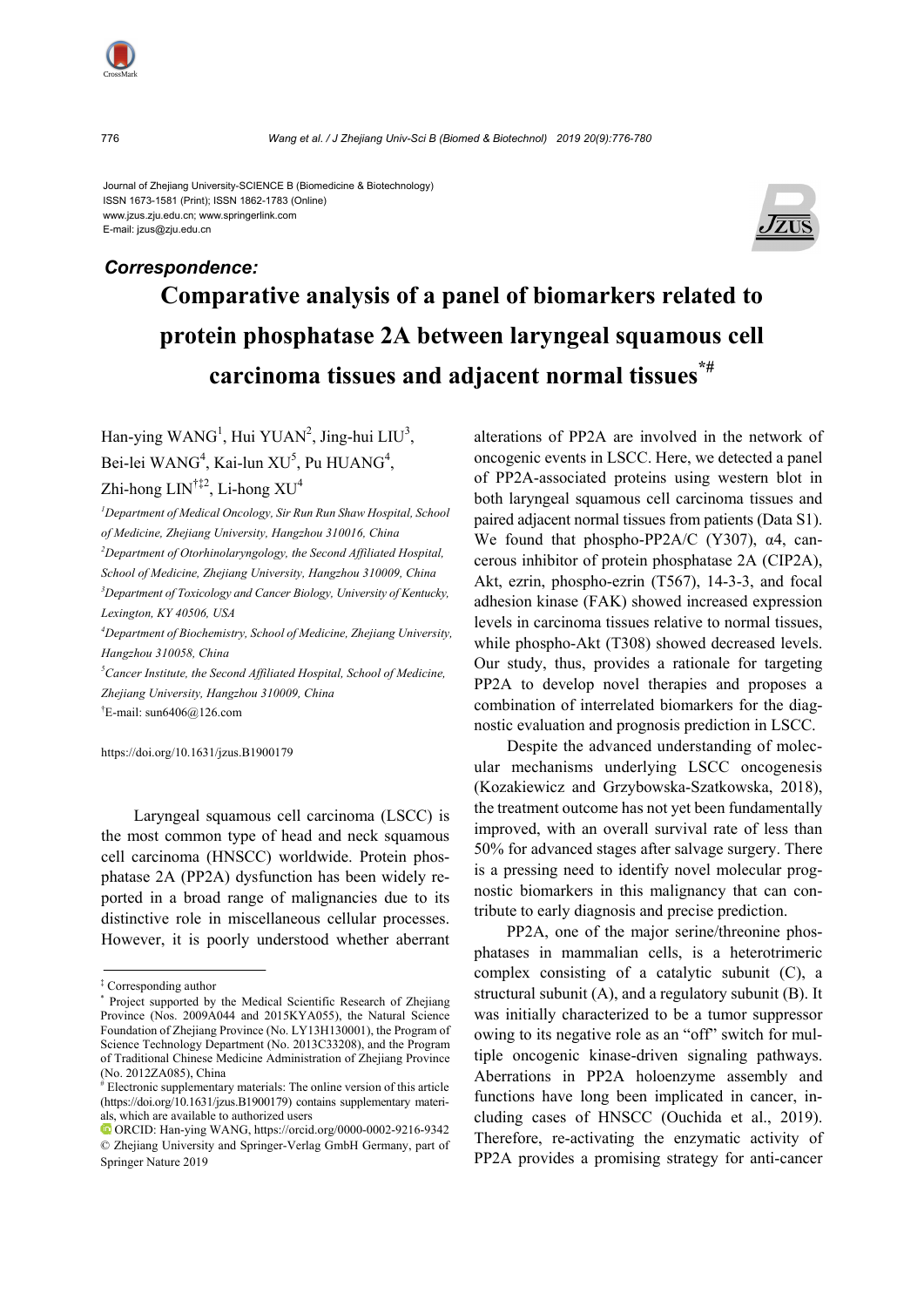therapy (Kauko et al., 2018), for example, by blocking endogenous inhibitor proteins from binding with PP2A catalytic domain. However, emerging studies focusing on PP2A as a therapeutic target shift the old paradigm (Kiely and Kiely, 2015) and suggest that pharmacologic inhibition of PP2A could conversely enhance antitumor response. These contradictory facts highlight the need for a better explanation of the complicated regulatory role of PP2A in the context of a broad range of malignancies.

Our previous studies have shown that PP2A activity in various cancer cell lines could be strongly inhibited by a cyanobacteria-derived toxin called microcystin-LR (MC-LR) (Wang H et al., 2014; Wang BL et al., 2017; Wang HY et al., 2017), including in the human laryngeal epithelial derived cancer cell line Hep-2 (Wang BL et al., 2017). We demonstrated that the phosphorylation of PP2A/C at Y307, which is negatively related with PP2A activity, and the phosphorylation of PP2A substrates, including ezrin and Akt, increased in MC-LR-treated cancer cells. We also found different interactions between PP2A/C and α4 protein upon PP2A inhibition among different cancer cells. Based on these in vitro data acquired using a xenobiotic potent PP2A inhibitor, we tried to explain the endogenous expression differences of these PP2A-related proteins between carcinoma tissues and adjacent normal tissues in patient samples. By depicting a PP2A-centered molecular signature, we aim to provide a cross-sectional investigation on a panel of biomarkers that may be of clinical significance and prognostic value in LSCC.

The endogenous PP2A activity is tightly controlled through many regulatory mechanisms (Wang HY et al., 2017). Reversible post-translational modifications of PP2A/C to modulate its catalytic activity have been well documented. For example, the phosphorylation of PP2A/C at Tyr307 decreases PP2A activity by inhibiting the association of PP2A/C with the PR55/PR61 subunits. A highly conserved noncatalytic regulatory subunit of PP2A, α4, plays a key role in PP2A core enzyme assembly and stability (Wang HY et al., 2017). The binding of PP2A/C to  $\alpha$ 4 decreases its catalytic activity, while under cellular stress, release of PP2A/C from  $\alpha$ 4 is essential for the adaptive assembly of PP2A holoenzyme. This subunit is also reported to possess an oncogenic function owing to its ubiquitously high expression in primary human cancers (Chen et al., 2011). CIP2A, a PP2A inhibitor protein, has also been widely addressed in different cancers owing to its oncogenic role. Notably, overexpression of CIP2A has been linked to poor differentiation level, radioresistance, and low survival of patients with HNSCC (Ventelä et al., 2015). Consistent with the results of previous studies (Wang BL et al., 2017), our results show that the protein levels of phosphorylated PP2A/C, α4, and CIP2A were all increased in laryngeal squamous cell carcinoma tissues compared to paired adjacent normal tissues (Fig. 1), indicating that PP2A activity is probably strongly inhibited in LSCC as a result of multiple disrupted mechanisms.

Akt, one of the most important substrates of PP2A, is a significant survival kinase and is frequently hyperactivated in cancer (Liu et al., 2016a). The phosphorylation at both Thr308 site and Ser473 site is required for its full activation (Liu et al., 2016b). Based on the assumption of impaired PP2A activity, it is conceivable that Akt might be hyperphosphorylated in carcinoma tissues versus normal tissues. However, our results show that despite elevated total protein level, its phosphorylation at Thr308 was surprisingly lower in laryngeal carcinoma tissues relative to normal tissues (Fig. 2). To further confirm whether Akt signaling pathway is indeed activated, it is necessary to detect the phosphorylation of Akt at Ser473 as well as to assess that of downstream molecules such as S6K1.

Ezrin, another substrate subject to PP2A-mediated dephosphorylation, serves as a linker and signal transducer connecting the actin cytoskeleton and the plasma membrane (McClatchey, 2014). The phosphorylation of ezrin at Thr567 is fundamental for its activation, which is known to confer metastatic advantage in cancer. Our data indicate that both total ezrin and its phosphorylated form may act as predictors of progression in laryngeal cancer (Fig. 2). However, their specific mechanism in metastasis, such as cytoskeletal rearrangement (Wang BL et al., 2017), is yet to be determined.

14-3-3 protein family are phospho-serine/ phospho-threonine binding proteins involved in many pathological cellular processes through binding a multitude of functionally diverse ligands (Cau et al., 2018). PP2A is an important regulator of 14-3-3 binding interactions, as exemplified in the case of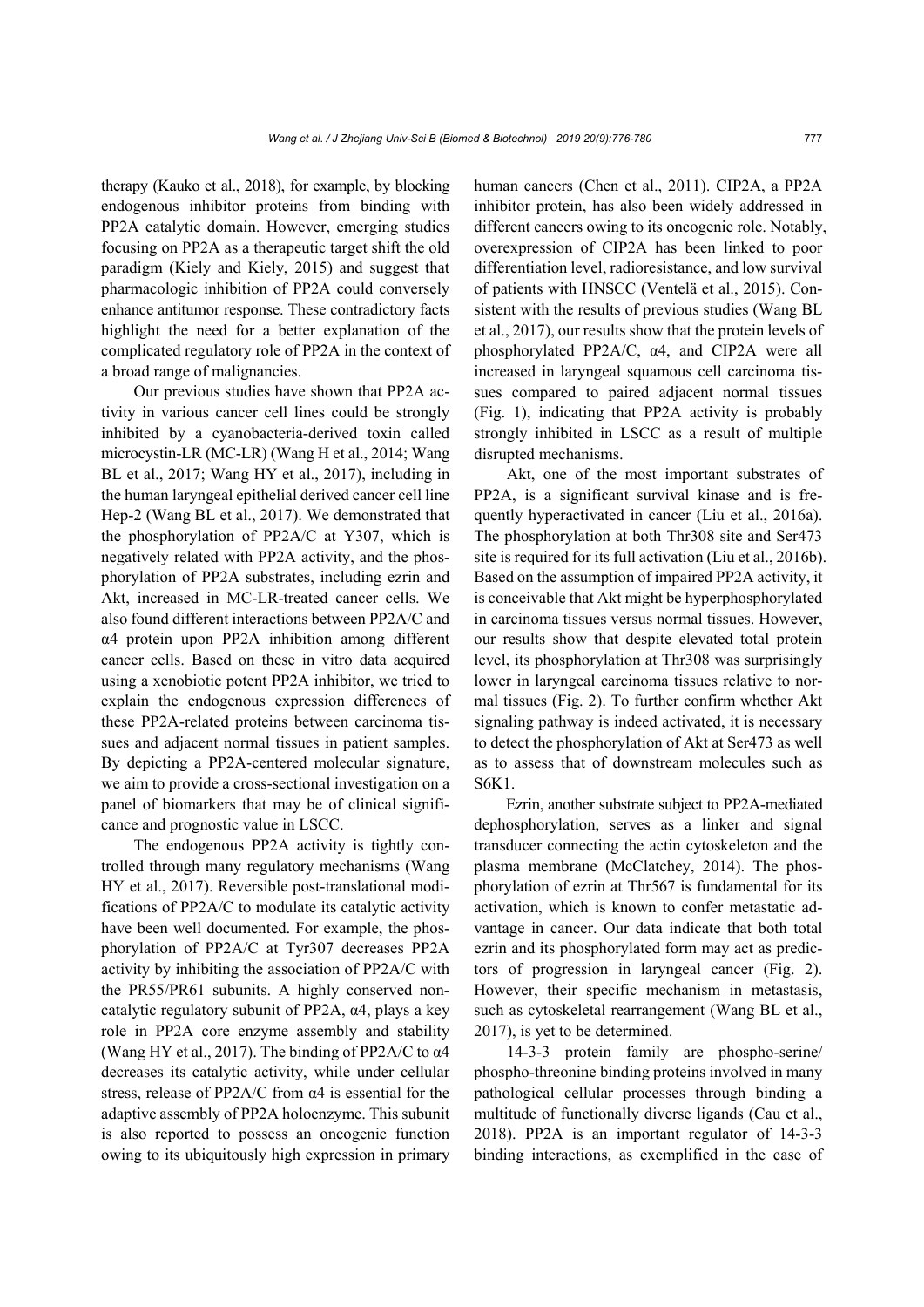

**Fig. 1 Different expression levels of p-PP2A/C (Y307), α4, and CIP2A** 

Western blot of whole cell extracts from 28 pairs of patient samples. Representative figures for five or six patients are shown. Either β-actin or α-tubulin was used as the loading control. The corresponding densitometric analysis data are presented as the fold changes in protein levels relative to the control (*n*=5 or 6). \* *P*<0.05; \*\* *P*<0.01. p-PP2A/C: phospho-protein phosphatase 2A/C; CIP2A: cancerous inhibitor of protein phosphatase 2A; LT: laryngeal squamous cell carcinoma tissues; LP: adjacent normal tissues



**Fig. 2 Different expression levels of p-Akt (T308), Akt, p-ezrin (T567), and ezrin**  Western blot of whole cell extracts from 28 pairs of patient samples. Representative figures for three or four patients are shown. Either β-actin or GAPDH was used as the loading control. The corresponding densitometric analysis data are presented as the fold changes in protein levels relative to the control ( $n=3$  or 4). \*\* *P*<0.01. p-Akt: phospho-Akt; p-ezrin: phospho-ezrin; LT: lar-

yngeal squamous cell carcinoma tissues; LP: adjacent normal tissues; GAPDH: glyceraldehyde-3-phosphate dehydrogenase

Cdc25, where B56δ-PP2A holoenzyme-mediated dephosphorylation of Cdc25 at Thr138 controls 14-3-3 release and Cdc25 activation for mitotic entry. Regarding its role in cancer, the aberrant expression of 14-3-3 proteins is variably dependent on its isoforms and tissue of origin (Morrison, 2009). We showed here that total 14-3-3 proteins are upregulated in laryngeal cancer (Fig. 3), but it remains unknown which particular family member, such as 14-3-3ζ, contributes to tumorigenesis in LSCC. FAK, one of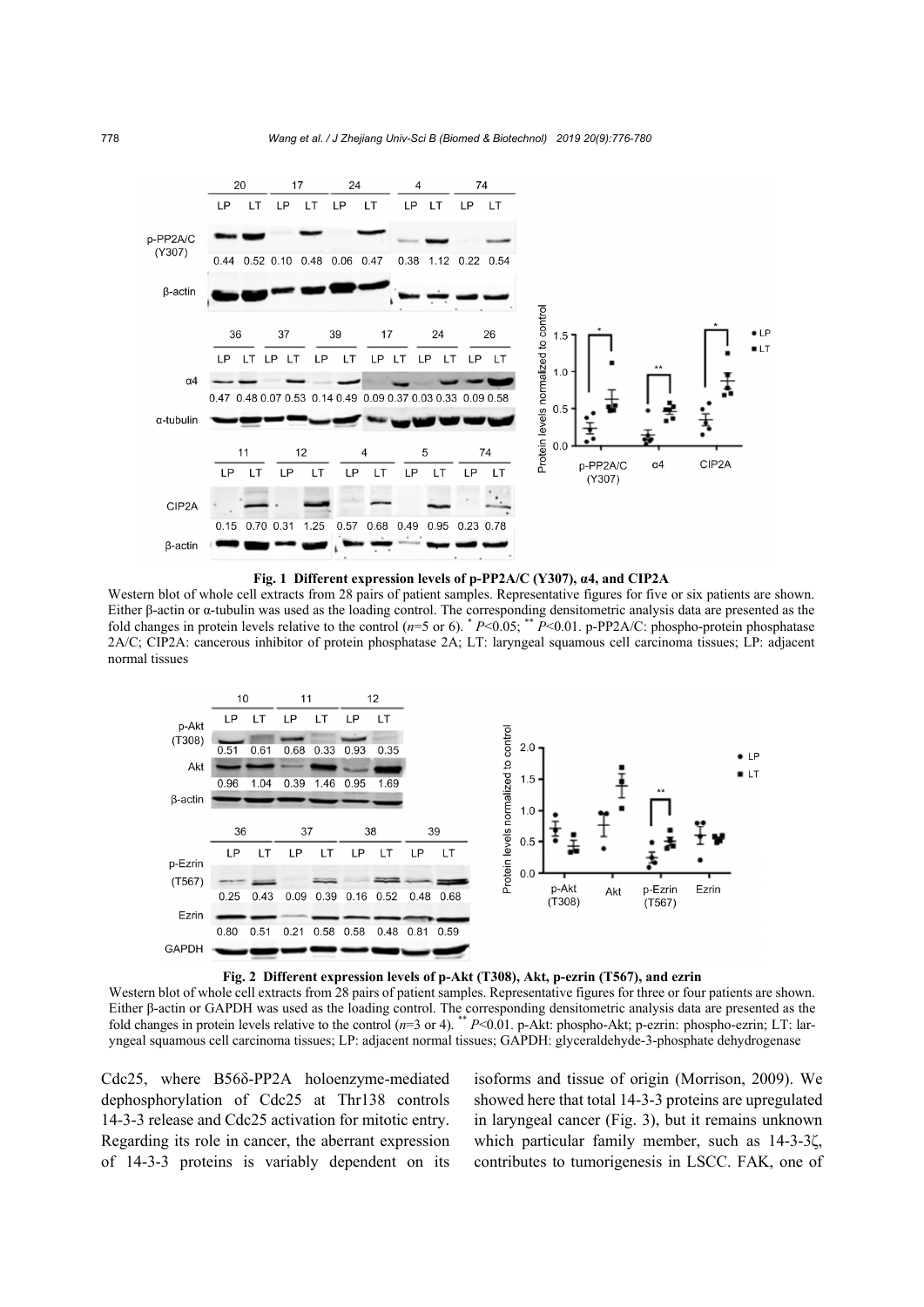the key members of focal adhesion complex, is overexpressed and activated in several advancedstage solid cancers (Sulzmaier et al., 2014). PP2Amediated FAK/Src/paxillin dephosphorylation controls cytoskeleton dynamics, cell adhesion and migration. Our data indicate a relatively high expression level of FAK in laryngeal cancer compared to adjacent normal tissues (Fig. 3), although whether this increase results from assumed PP2A disruption or results in enhanced cell motility and metastasis requires to be further elucidated.



**Fig. 3 Different expression levels of 14-3-3 and FAK**  Western blot of whole cell extracts from 28 pairs of patient samples. Representative figures for five patients are shown. β-Actin was used as the loading control. The corresponding densitometric analysis data are presented as the fold changes in protein levels relative to the control  $(n=5)$ .<br>\* *P*<0.05. FAK: focal adhesion kinase; LT: laryngeal squamous cell carcinoma tissues; LP: adjacent normal tissues

To our knowledge, this is the first study analyzing a network of PP2A-oriented proteins in primary laryngeal carcinoma samples. Our findings suggest that diagnostic evaluation of laryngeal carcinoma for a panel of PP2A-related molecular biomarkers might help to stratify patients with more malignant subtypes for more aggressive therapies. Nevertheless, the causal relationships between these biomarkers are yet to be identified. It is also worth pointing out that with the complete information on patients' perioperative clinicopathological characteristics and corresponding imaging data during subsequent follow-up, we would have been able to establish a multivariate analysis model for clinical prediction of metastasis, invasion, prognosis, or survival of LSCC.

#### **Contributors**

Han-ying WANG wrote the manuscript after integrative data analyses. Hui YUAN collected clinical specimens. Jing-hui LIU, Bei-lei WANG, Kai-lun XU, and Pu HUANG performed western blots and statistical analysis. Zhi-hong LIN conducted and guided the surgical laryngectomy. Li-hong XU designed this research and supervised the whole study. All authors read and approved the final manuscript.

#### **Acknowledgments**

We thank Shu-yan LIN, Yu-sheng TONG, Cong-hui WANG, and Tao CHEN of Zhejiang University (Hangzhou, China) for performing western blot analysis.

# **Compliance with ethics guidelines**

Han-ying WANG, Hui YUAN, Jing-hui LIU, Bei-lei WANG, Kai-lun XU, Pu HUANG, Zhi-hong LIN, and Li-hong XU declare that they have no conflict of interest.

All procedures followed were in accordance with the ethical standards of the responsible committee on human experimentation (institutional and national) and with the Helsinki Declaration of 1975, as revised in 2008 (5). Informed consent was obtained from all patients for being included in the study.

### **References**

- Cau Y, Valensin D, Mori M, et al., 2018. Structure, function, involvement in diseases and targeting of 14-3-3 proteins: an update. *Curr Med Chem*, 25(1):5-21. https://doi.org/10.2174/0929867324666170426095015
- Chen LP, Lai YD, Li DC, et al., 2011. α4 is highly expressed in carcinogen-transformed human cells and primary human cancers. *Oncogene*, 30(26):2943-2953. https://doi.org/10.1038/onc.2011.20
- Kauko O, O'Connor CM, Kulesskiy E, et al., 2018. PP2A inhibition is a druggable MEK inhibitor resistance mechanism in KRAS-mutant lung cancer cells. *Sci Transl Med*, 10(450):eaaq1093.

https://doi.org/10.1126/scitranslmed.aaq1093

Kiely M, Kiely PA, 2015. PP2A: the wolf in sheep's clothing? *Cancers*, 7(2):648-669.

https://doi.org/10.3390/cancers7020648

Kozakiewicz P, Grzybowska-Szatkowska L, 2018. Application